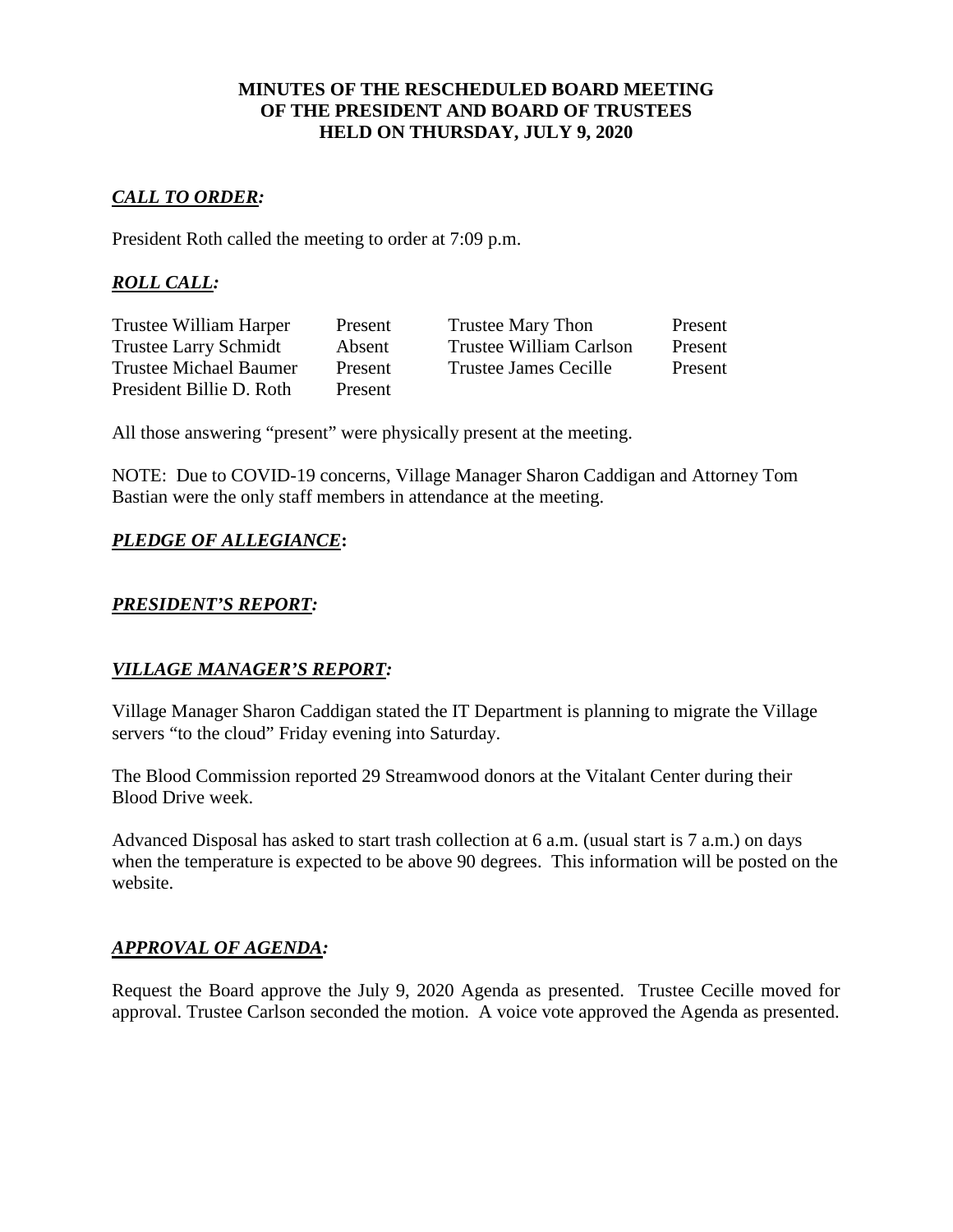### *APPROVAL OF THE MINUTES:*

Request the Board approve the Minutes of the Regular Board Meeting of June 18, 2020 as presented. Trustee Harper moved for approval. Trustee Carlson seconded the motion. A voice vote approved the Minutes as presented.

### *COMMUNITY AFFAIRS - Trustee Thon/Trustee Cecille*

### I-20-001 Information Item – Phase 4 Update

Governor Pritzker announced that on June 26, the state has moved into Phase 4 of the Restore Illinois Plan. While this is an exciting step forward, the Plan still requires face coverings and social distancing to ensure we stay on the path toward Phase 5 - Recovery.

Under Phase 4, gatherings of 50 people or fewer are permitted. Locally, the Village started issuing garage sale and block party permits. The Police Department resumed enforcement of overnight parking on July 1; the Department will initially give warnings reminding residents of the regulations. The Finance Department will also resume regular water bill processing starting with the August billing. The Park District will be offering outdoor youth and recreational sports activities. School District U-46 is working on its reopening plan, as schools and child care programs will be allowed to open.

Indoor recreation, including bowling alleys, movie theaters, and other activities, are permitted with no more than 50 customers or 50% of facility capacity, whichever is less. These capacity limits are similar to banquet halls and other venues. Restaurant and bar calculations were different. Since businesses could serve more customers indoors versus outdoors, the Village initially did not extend the temporary outdoor service. Businesses and their customers expressed hesitation on going indoors, and requested some outdoor dining to return. The Village has permitted a limited amount of outdoor dining in conjunction with the indoor dining. We will continue to work with our business community and monitor this option on an ongoing basis.

Phase 4 is expected to be the longest Phase of the overall plan. Moving to Phase 5 is only possible with a vaccine to prevent the spread, a treatment option readily available, or no new cases over a sustained period. Remaining vigilant and using face coverings, social distancing and good preventative techniques will help us stay in Phase 4 and not fall back.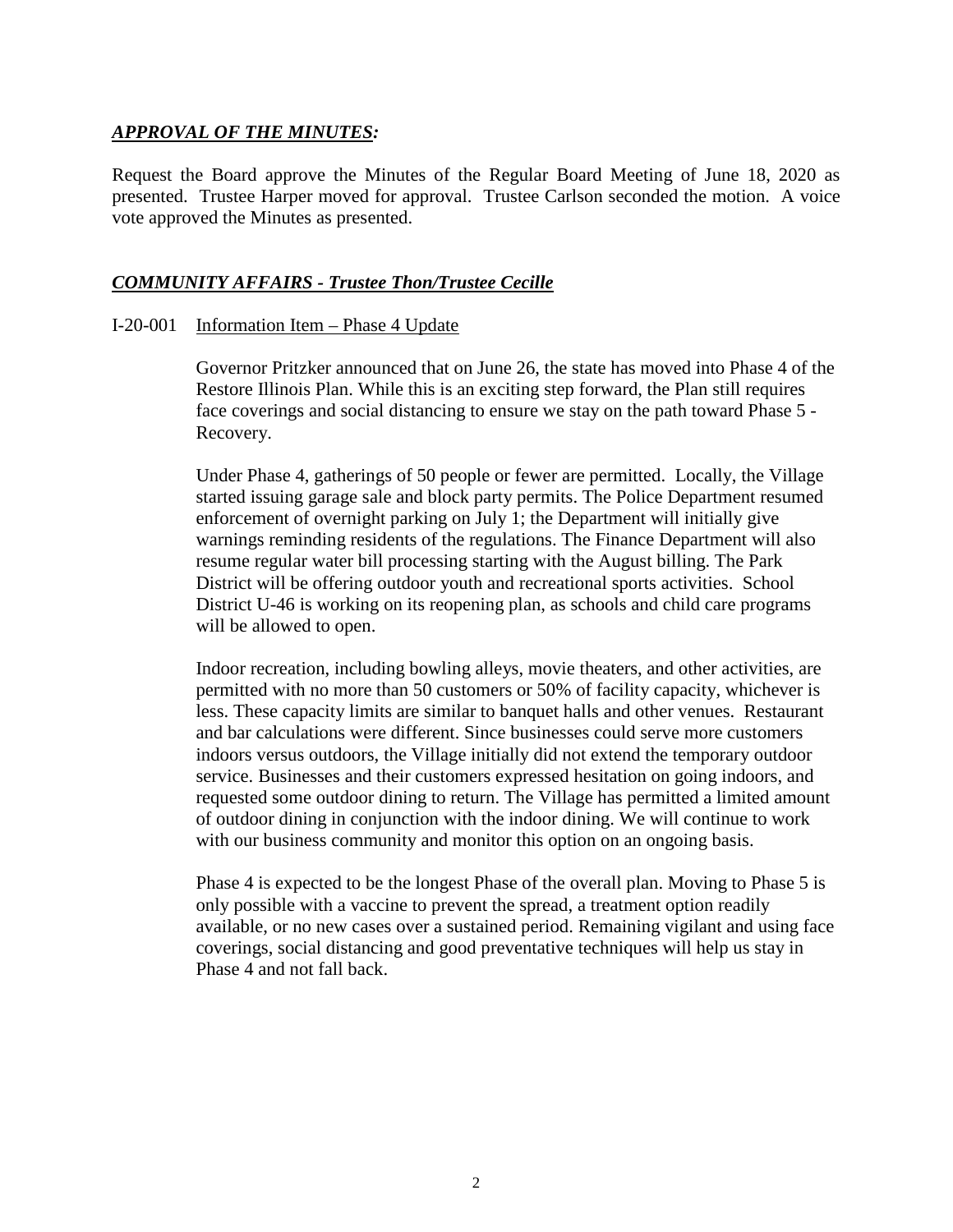### *FINANCE - Trustee Schmidt/Trustee Baumer*

#### A-20-066 Motion – Approval of Semi-Monthly Expenditures

Request the Board approve the semi-monthly expenditures in the amount of \$933,143.76 which represents the total of the schedule of bills dated July 9, 2020.

| General Fund                         | \$168,831.43 |
|--------------------------------------|--------------|
| <b>Wetland Special Service Areas</b> | 23,370.44    |
| Capital Replacement Fund             | 41,071.74    |
| <b>Street Improvement Fund</b>       | 531,236.37   |
| <b>Equipment Replacement Fund</b>    | 9,215.92     |
| <b>Facilities Replacement Fund</b>   | 102,948.00   |
| Water and Sewer Fund                 | 35,045.72    |
| Golf Fund                            | 19,081.64    |
| <b>Police Pension Fund</b>           | 1,342.50     |
| <b>Firefighters Pension Fund</b>     | 1,000.00     |
| Total                                |              |

Trustee Baumer moved for approval of the semi-monthly expenditures as presented. Trustee Cecille seconded the motion. ROLL CALL:

| <b>Trustee Harper</b> | Aye    | Trustee Thon           | Aye |
|-----------------------|--------|------------------------|-----|
| Trustee Schmidt       | Absent | <b>Trustee Carlson</b> | Aye |
| <b>Trustee Baumer</b> | Aye    | Trustee Cecille        | Aye |

Motion carried.

### *COMMUNITY DEVELOPMENT – Trustee Carlson/Trustee Harper*

#### I-20-002 Information Item – Water Quality Report

Every year, the Village is required to report on the quality of our drinking water. We must report on our testing efforts and procedures. We have to report on any potential violations or possible problems with our water supply. This is intended to ensure that the public is properly informed of any potential issues. Our Annual Drinking Water Quality Report, which has the results of our efforts throughout 2019, is now available online at [www.streamwood.org.](http://www.streamwood.org/) We are pleased to report that our tap water met or exceeded all US Environmental Protection Agency (EPA) and Illinois EPA drinking water health standards. We had no violations, and our system was found to follow all required procedures in protecting our residents' health.

While the entire report is online, paper copies of the report are also available. We encourage residents to contact the Public Works Department if they would like a mailed copy of the report.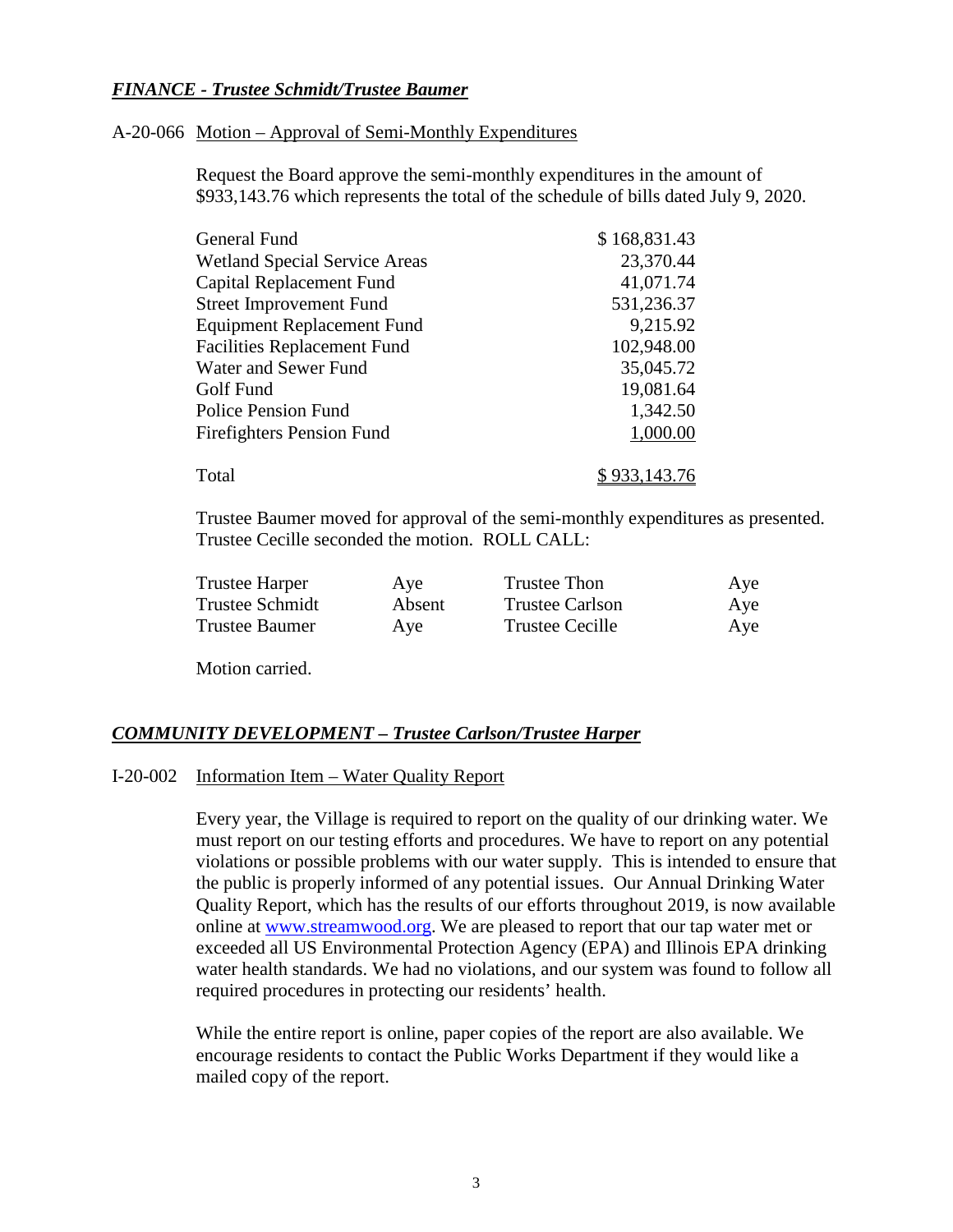## *PUBLIC WORKS - Trustee Baumer/Trustee Schmidt*

#### A-20-064 Ordinance – Approval of Disposal of Surplus Equipment

Request the Board approve an Ordinance entitled "AN ORDINANCE AUTHORIZING THE SALE BY PUBLIC AUCTION, PRIVATE SALE, OR TRANSFER OF SURPLUS PERSONAL PROPERTY OWNED BY THE VILLAGE OF STREAMWOOD." This Ordinance approves declaring various items surplus and authorizing the disposal of these items by private sale, auction, trade-in, donation, or to otherwise discard them at the least cost to the Village.

Trustee Baumer presented the Ordinance for second reading and moved for approval. Trustee Harper seconded the motion. ROLL CALL:

| Trustee Thon    | Aye | <b>Trustee Schmidt</b> | Absent |
|-----------------|-----|------------------------|--------|
| Trustee Carlson | Aye | Trustee Baumer         | Aye    |
| Trustee Cecille | Aye | <b>Trustee Harper</b>  | Aye    |
|                 |     |                        |        |

Motion carried. CORDINANCE 2020-20

### *PUBLIC SAFETY - Trustee Harper/Trustee Carlson*

#### A-20-067 Ordinance – Approval of Amendment to Section 6-4-2, Chapter 4 / Fireworks

Request the Board approve an Ordinance entitled "AN ORDINANCE AMENDING SECTION 6-4-2 ENTITLED "SALE AND / OR DISCHARGE OF FIREWORKS; PERMITS" OF CHAPTER 4 ENTITLED "FIREWORKS" OF TITLE 6 ENTITLED "FIRE PROTECTION" OF THE VILLAGE CODE OF ORDINANCES OF THE VILLAGE OF STREAMWOOD, COOK COUNTY, ILLINOIS." This Ordinance amends Title 6, Chapter 4, "Fireworks" of the Village Code to prohibit possession of illegal fireworks along with the sale and use.

Trustee Harper presented the Ordinance for first reading. Village Attorney Tom Bastian stated the current Code does not specifically prohibit possession of fireworks; the only clear prohibition is the use of fireworks without a permit issued by the Fire Chief. This amendment will clearly define that it is prohibited to possess and/or use fireworks without a permit. Permits are only granted to professional companies for public displays such as the Village's  $4<sup>th</sup>$  of July celebration. The amendment also authorizes fire or police personnel to confiscate fireworks when found.

The Village has had a dramatic increase in fireworks complaints, and between June 16 and June 30, the police issued 32 citations for unlawful possession and/or discharge. Local adjudication court has been issuing a minimum fine of \$100. As of July 6, an additional 28 citations were issued; some of these are to repeat offenders. Attorney Bastian asked the Board to consider waiving the first reading.